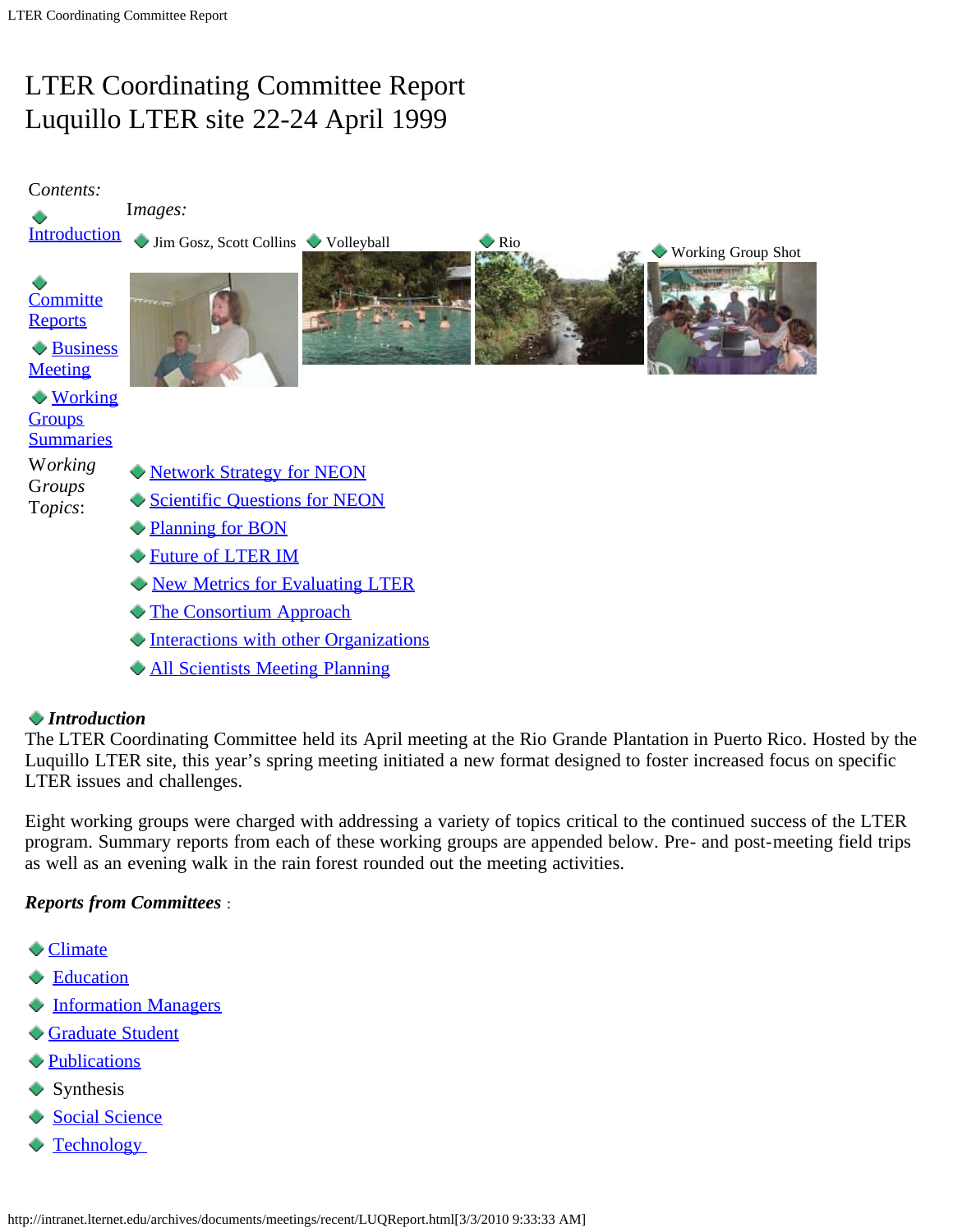# *Business Meeting*

<span id="page-1-0"></span>Scott Collins presented a report from the National Science Foundation to kick off the meeting. Scott discussed a series of upcoming competitions, including Undergraduate Mentoring in Environmental Biology (UMEB), Microbial Observatories, Biocomplexity, Information Technology, and the Biological Sciences Directorate post-doctoral program will include appointments in biology, with microbial biology as a focal area. In addition, Scott provided information on the status of the REU and SLTER supplements, and suggested that a competition for cross-site research might be held next year. NSF is going forward with plans for the Biodiversity Observing Network (BON) and the National Ecological Observatory Network (NEON), and further information about these initiatives will be forthcoming. A 20 year review of the LTER program is being planned, but the timing and mechanism is still under discussion.

The Coordinating Committee elected Phil Robertson (KBS) to the Executive Committee to replace David Foster, whose term had expired. The CC initiated a review of LTER priorities in response to a recommendation of the National Advisory Board (NAB). The purpose of this review is too provide guidelines for prioritizing participation in the many opportunities that are available to the LTER Network. The Executive Committee was charged with gathering information from sites and developing a draft report for the fall CC meeting. The NAB also recommended that the LTER Network develop a strategic plan for outreach and education. The Network Office was assigned the responsibility of drafting this plan. The issue of standardization of data collection was discussed at length. An ad hoc committee comprised of John Porter (chair), Bob Parmenter, Ray Smith and Susan Stafford will organize a further discussion of tis issue at the fall CC meeting.

John Dennis gave a brief overview of the LTER video that is in production. Considerable footage has been obtained from several LTER sites, and additional funding will be sought to expand coverage to other sites. If funding is obtained, several film crews will be employed to meet the fall 2000 premiere date. In addition, the Network Office will assist sites to get access to the appropriate video equipment to record site activities on a regular basis. LTER scientists are urged to contact John Dennis with ideas and advice on exciting LTER stories to include.

The fall Coordinating Committee meeting will be held at Hubbard Brook from October 2-4. The science theme for that meeting will be patterns and control of primary productivity across biomes. Potential products from this meeting include a book on standards for measuring productivity, a workshop for the All Scientists Meeting, and a synthesis article for Bioscience.

# <span id="page-1-1"></span>*Summary Reports from Working Groups*

# <span id="page-1-2"></span>**Network Strategy for NEON** – J. Gosz, discussion leader, P. Robertson, raporteur

This working group discussed various activities and strategies that could increase the probability of LTER sites and their collaborators to be involved in the potential National Ecological Observing Network (NEON). As presented by NSF representatives, NEON is intended to be a consortium effort. In its establishment phase, proposals will be funded through a competitive process from well-established sites that have demonstrated their interest and success as forming networked research efforts addressing important questions and issues. After the initial establishment phase, it is anticipated that these sites will be logical facilities to perform research that is funded through subsequent proposal competitions.

The working group made the following suggestions for LTER sites to prepare for this initiative:

- Each LTER site should assume a role as a principle node for a NEON consortium in order to start the process. The site can initiate activities that identify potential partner sites, museums, agency facilities and installations that could be collaborators in a NEON activity; a consortium. Lines of communication can be initiated and tentative plans for collaboration formulated.
- Each LTER site should develop a scientific theme or set of appropriate themes that would form the basis for their research efforts. A theme could comprise the basis of a NEON activity for the sites identified in the previous bullet or a theme that can be developed across a number of NEON consortia. These scientific themes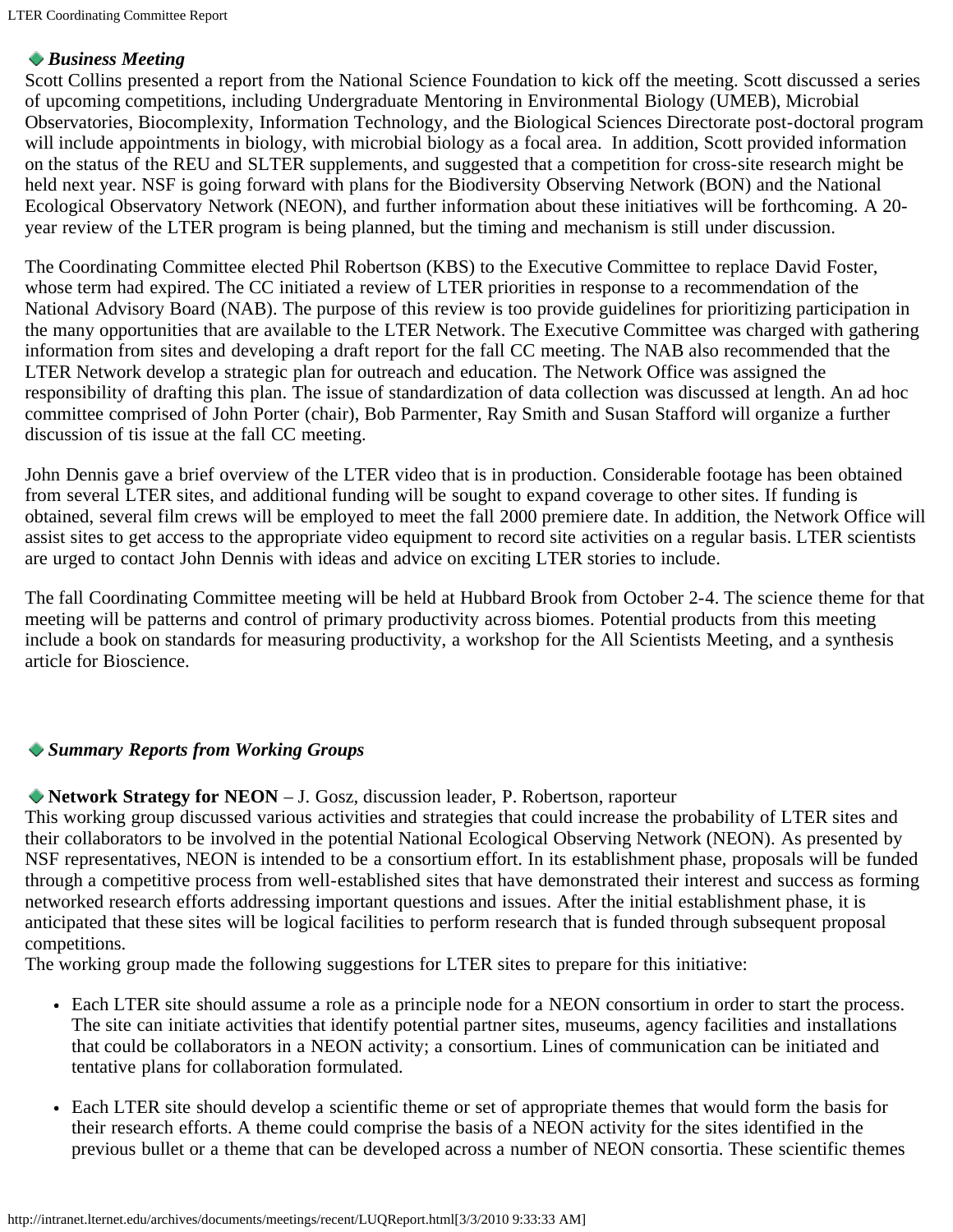are likely to be subsets of major environmental questions that may drive the overall NEON activities (see working group on Scientific Questions that can Drive NEON). We suggest the following criteria for the scientific themes that are foci for LTER consortia:

- Theme criteria:
	- scientific breadth (a single site and/or research program cannot answer the theme by itself)
	- long term nature (long term studies needed)
	- require large infrastructure (technologies)
	- multiple site requirement (to demonstrate the requirement for consortia)
- Following the identification of themes by site-based consortia, the LTER Network can compile thematic ideas to demonstrate the array of scientific efforts that can be covered by LTER in NEON, start identifying collaborations and networking that can occur across the network based on theme compatibility/comparability, and to develop strategies for maximizing networking across all LTER sites and their consortia partners. This could allow each LTER site to participate in a number of different themes that represent different combinations of NEON consortia and sites. For example, LTER site A might participate with sites B and C in a grassland network and with B, D, J in a below ground processes network.
- The Network should identify centers of excellence (technological, expertise) needed to accomplish the themes and a strategy to maximize the ability of these centers to satisfy the needs from across the Network. This may mean developing a Center for a certain activity in one NEON effort, a different Center for a different activity in another NEON effort but the ability to have each Center serve sites in other consortia. These centers should identify the cutting-edge technologies that can advance the science, major and high-cost instrumentation that cannot be afforded by normal activities, or particular types of expertise that are needed to develop interdisciplinary efforts from the technological perspective.

Action Items and Timelines: Immediate (May - September):

- Supplements to the LTER Network Office are expected put OBFS and Museum/Collection personnel in the Network Office to facilitate networking and information management needs.
- LTER site identification of potential partners in the consortium effort for that area.
- LTER site recognition of the scientific themes that it would like to develop for NEON. These should be submitted to the LTER Network Office to allow compilation across the entire LTER Network.

Spring 2000:

Workshop to evaluate and further refine themes, networking activities, technology requirements, centers of excellence.

# August 2000:

All Scientists Meeting to host workshops that can facilitate development of themes, partnerships, involvement of the broader scientific community. This should lead/allow the development of proposals as early as fall of 2000.

# <span id="page-2-0"></span>◆ **Scientific Questions for NEON** – I. Burke, Leader, A. Knapp. raporteur

This group addressed the development a set of broad overarching questions to guide infrastructure needs for NEON. They began from the assumption that large scale changes in abiotic (land use, CO2, N deposition, temperature, hydrology) and biotic dynamics have global implications for ecosystem structure and function. The following questions were suggested: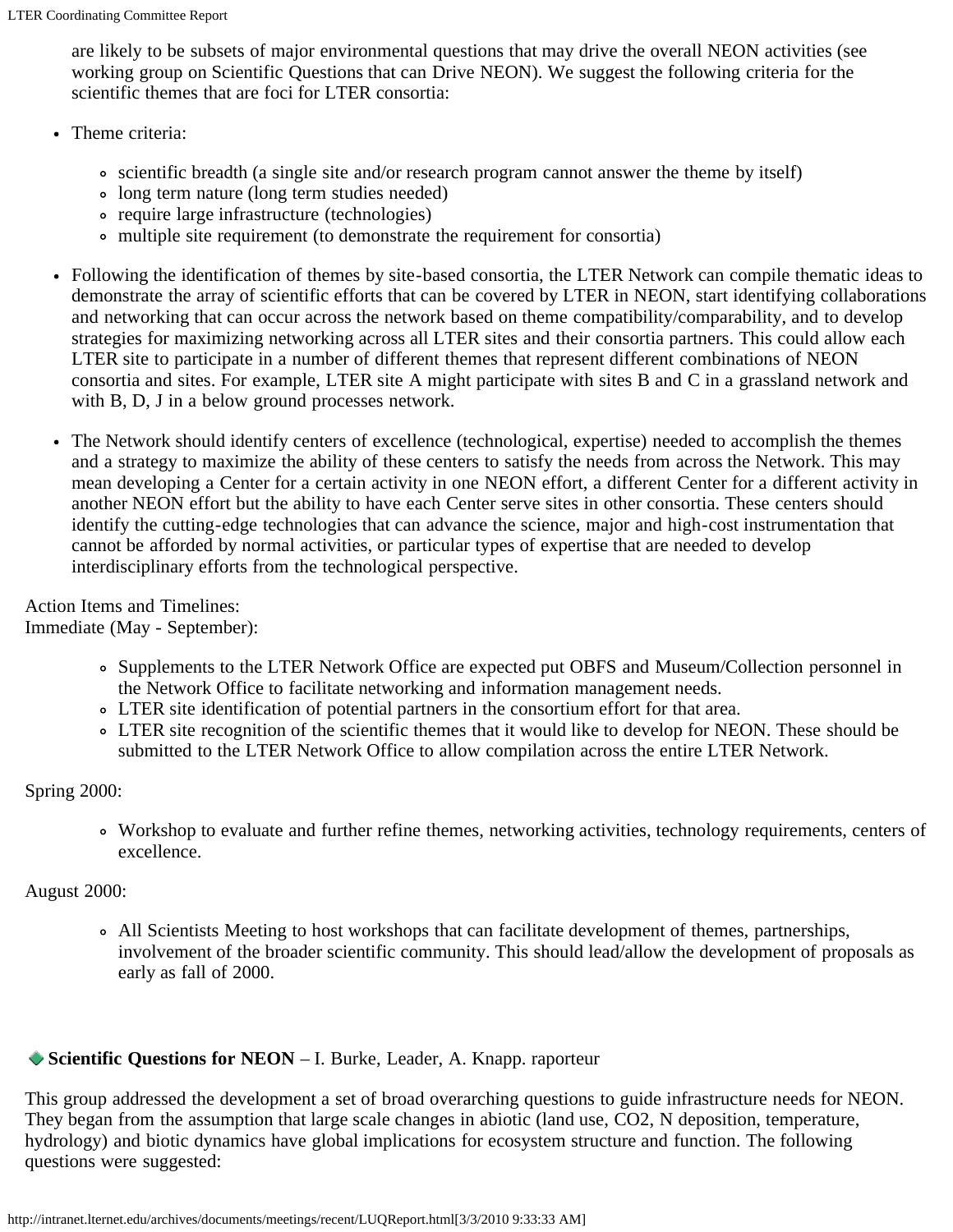LTER Coordinating Committee Report

1. How is the movement of matter and energy among the 3 major components (geosphere, hydrospehere, atmosphere) controlled?

2. What are the roles of external (abiotic) vs. internal (biotic) drivers in controlling ecological processes?

This encompasses interactions between biological diversity/community structure and ecosystem function. 3. How do local processes scale up to regions and continents? Are there important effects of adjacency?

Do the rules of scaling vary among regions?

# **Action items**

<span id="page-3-0"></span>Prepare a draft report to working group for NSF by June 1999.

◆ Planning for BON – R. Waide, discussion leader, J. Porter, raporteur

 In anticipation of the upcoming competition for Biodiversity Observatories, this working group was charged with examining strategies that might benefit sites in the LTER Network. The working group developed the following goals and strategies:

- Educate sites so all are ready to prepare a strong BON proposal
- Suggest strategies for sites to write successful proposals
- Mutually reinforce proposals by finding common themes/resources
- Look beyond BON to NEON
- $\blacktriangleright$  Influence how BON is implemented

The Network Office is in the process of implementing these suggestions.

# <span id="page-3-1"></span>**Future of LTER Information Management**

 The importance of planning for the future of LTER data management was the inspiration for this working group. Increased funding for information technology is a priority at NSF, and the LTER Network needs to develop strategies for interacting with new initiatives. We will need to target our efforts based on LTER science priorities, while we foster sophisticated approaches to information and analysis and provide integrated access to diverse ecological data.

 Achieving new levels of functionality, while maintaining core activities, will require additional resources. There are currently only ~1.5 FTEs in data management per site. These people have a wide array of educational backgrounds and tend to be generalists rather than specialists. They are often expected to conduct a diverse array of site support tasks beyond basic data management (e.g., GIS, technical support)

Basic strategies include:

- vBNS (Internet ll) connection to ALL LTER/BON/NEON sites
- Training grants & Distance learning modules
- Use partnerships in context of consortium to increase IM resources at sites
- Find ways to increase both quantitatively and qualitatively the personnel involved in LTER IM
- Develop partnerships in the context of an EcoInformatics Consortium
- Leveraging positions between LTER and other institutions
- Use NET support to subsidize activities by site information managers working on network activities
- Write new proposals to NSF for additional resources
- Prepare for BON, NEON etc. so that we are well positioned to acquire additional resources
- Increase PI involvement with LTER IM activities
- Use training efforts to leverage increased resources

# Action Items

- White paper to BioScience 1999: Future of LTER IM (Peter McCartney et al.)
- Begin building consortium
- Increase PI participation
- Continue and expand NET <->Site Exchange program
- Continue tool development with partners; incorporate PI and scientific community in the "testing" of the tools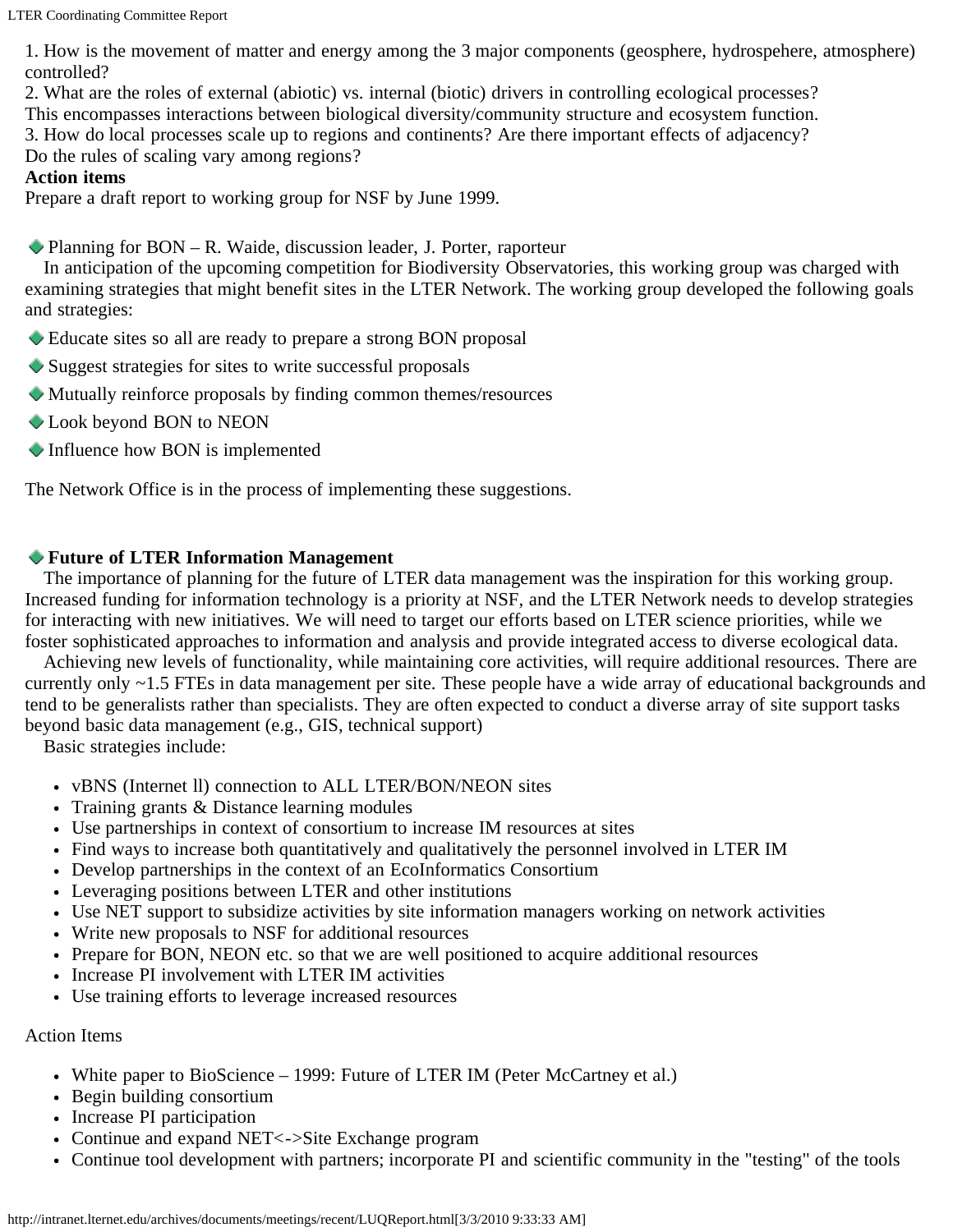- Training grant (IGERT)
- Prepare for BON and NEON at Annual LTER IM meeting
- Work with LTER CC on call for ideas that need synthesizing; NPP workshop will be first candidate
- Standards paper with John Porter, Ray Smith, and Bob Parmenter

#### <span id="page-4-0"></span>**New Metrics for Evaluation of the LTER Program**

 The report from the National Advisory Board recommended that the LTER Network develop a set of metrics that can be used to measure the accomplishments/successes of the activities of the network that range from individual sites to the broader network level activities. These metrics also would be valuable for NSF to use in instructing the 20 year review of the LTER program in 2001. The working group at the Coordinating Committee reviewed a broad range of ways that LTER science and the LTER network have made important contributions. These vary from the use of the LTER model by other agencies, the value of scientific publications addressing societal issues to the education aspects from K through

graduate student levels. Examples can be viewed at (newmetrics powerpoint presentation - link to come). The next step in the process will be for the Executive Committee to develop a draft list of these metrics that can be presented at the Coordinating Committee meeting in October.

### <span id="page-4-1"></span>The Consortium Approach

 This working group discussed the strategy of developing consortia between LTER and institutions like the National Center for Ecological Analysis and Synthesis, the San Diego Supercomputer Center, and the Organization of Biological Field Stations. The Network Office is already involved in developing a consortium with NCEAS, SDSC, and the University of Kansas KDI program in the area of bioinformatics. Involvement in this consortium will allow LTER to compete for funds in information technology and training. The mission of this proposed consortium is to promote advances in ecology and systematics through cooperative initiatives in bioinformatics. The working group endorsed the development of the consortium.

 In discussing the bioinformatics consortium idea, the working group identified a need for closer cooperation between information managers and the Coordinating Committee in calibrating research efforts. It became clear that science themes and information management initiatives were developing without cross-consultation among the scientists involved in these efforts. The working group suggested that the LTER community needs to prioritize for data managers what LTER Network datasets need to be available for scientific initiatives. The working group identified the following action items (with responsible entity in parentheses):

- Request LTER community to list priority projects NET
- Rank these projects by importance Committee on Scientific Initiatives
- Authorize data managers to proceed to integrate high priority data sets- CC
- Authorize NET to support effort CC
- Start with NPP as pilot effort DMAN

## <span id="page-4-2"></span>**Interactions with other Organizations** - Led by Art McKee; Dave Coleman, recorder **Summary Notes:**

**Strategy:** Develop MOUs between LTER and appropriate levels within various agencies that state mutual benefits, common goals/objectives, and outline roles/responsibilities. Other items to consider for a meaningful MOU: what the agency does in terms of in-kind contributions, data sharing, direct research support.

Agencies/organizations discussed/considered are:

### **Agencies:**

- -US Dept of Agr.
- -Forest Service
- -Natural Resources Conservation Service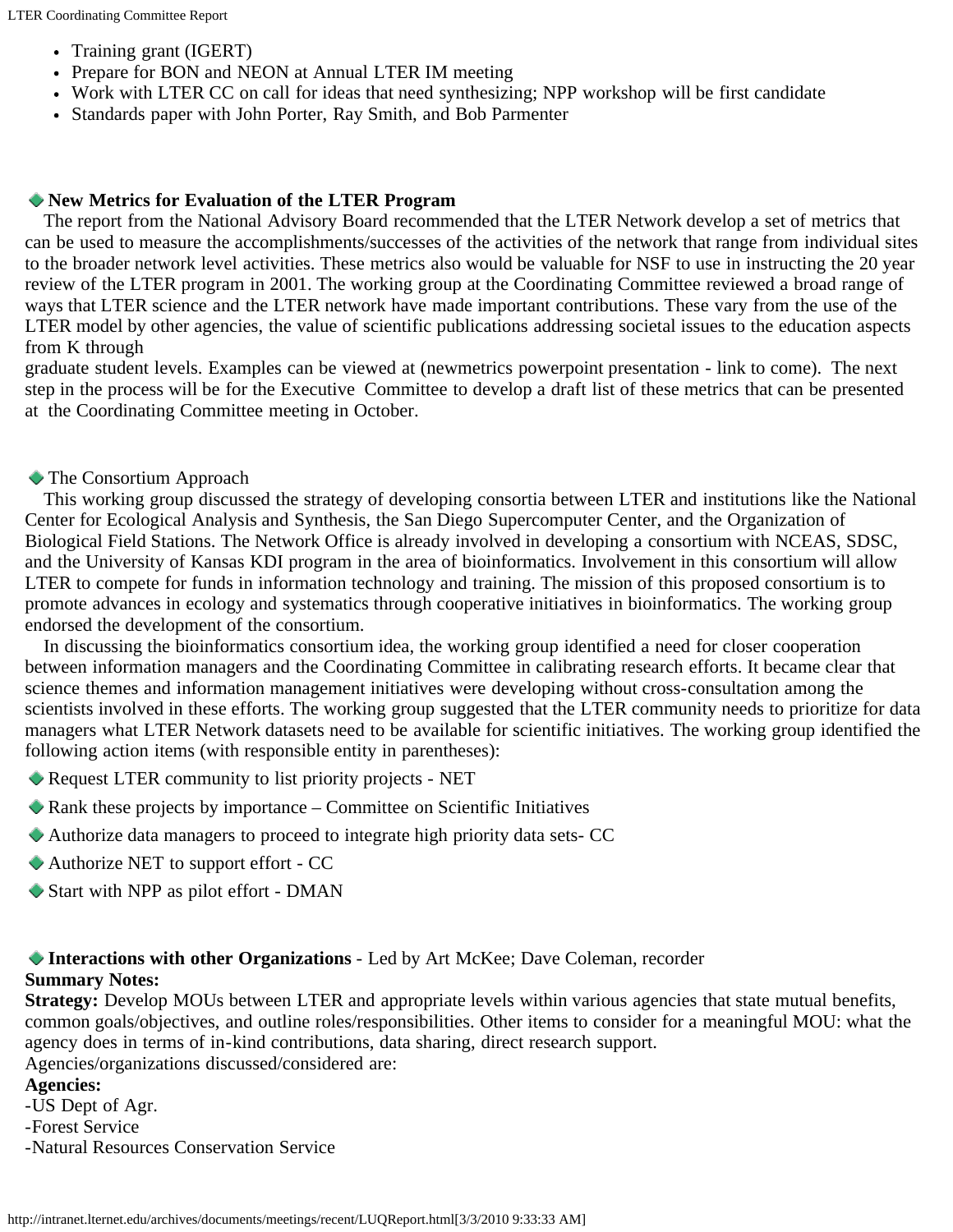- -Agriculture Research Service
- -US Dept of Int.
- -Geological Survey
- -Biological Research Division
- -National Park Service
- -Fish and Wildlife Service
- -NOAA
- -NASA
- -CIA
- -Global Fiduciary
- -EPA
- -Dept of Energy
- -Nat. Environ. Res. Parks (NERPs)
- -Ameriflux (?)
- -Dept of Defense
- -OSTP National Monitoring and Research Network

# **Professional Organizations:**

-OBFS -NAML (National Association of Marine Laboratories)

# **NGOs/Private Organizations:**

-The Nature Conservancy -Audubon

From above list, the following are considered priority agencies for MOU development:

**US Forest Service**. Need to reaffirm existing MOU, and set stage for renewal in 2001.

**NOAA**. Currently have some SeaGrant funding at both coastal LTERsites. Once we have total of five coastal sites, need to aggressively develop links with NOAA. Suggest that accomplish this by bringing in LTER and USFS personnel to meet with NOAA to show benefits of association.

**USDI**. Seems appropriate in this instance to work at Dept level (Babbitt's office -- Mark Schaeffer contact) to develop links with USGS/BRD and other Interior agencies.

**NASA**. Some sites already well linked, might be a quick victory. Ray Smith has two grants; MCM has some contacts, AND has two or three grants. Many of LTER sites are validation sites in the MODUS program. We need to have some sort of MOU to formally recognize these contacts and future possibilities.

LTER Exec. Comm. is the appropriate body to contact the Washington offices to promote MOU formation. Will need to work Clutter and counterparts in respective agencies. May take some research to determine most appropriate level within each agency to achieve good, strong MOUs.

# **Action items:**

Resolve current uncertainties about existing MOU with US Forest Service, and try to institutionalize direct agency support to LTER sites at US Forest Service properties.

To facilitate discussions with NOAA, several scientists in the coastal, ex-LMER sites will draft a 1-2 pg. paper white paper indicating what LTER would like to see for cooperation and how both agencies or groups would benefit.

LTER Exec Comm will set up a meeting with NOAA in DC in Jan/Feb 2000 that includes USFS scientists.

Form a committee from sites with NASA awards to pursue how to establish an MOU with NASA

**Timeline**: Initiate above action items so that are well along on MOUs, in time for the August 2000 meetings. Set up meeting with NOAA for Jan/Feb 2000.

# **General issues:**